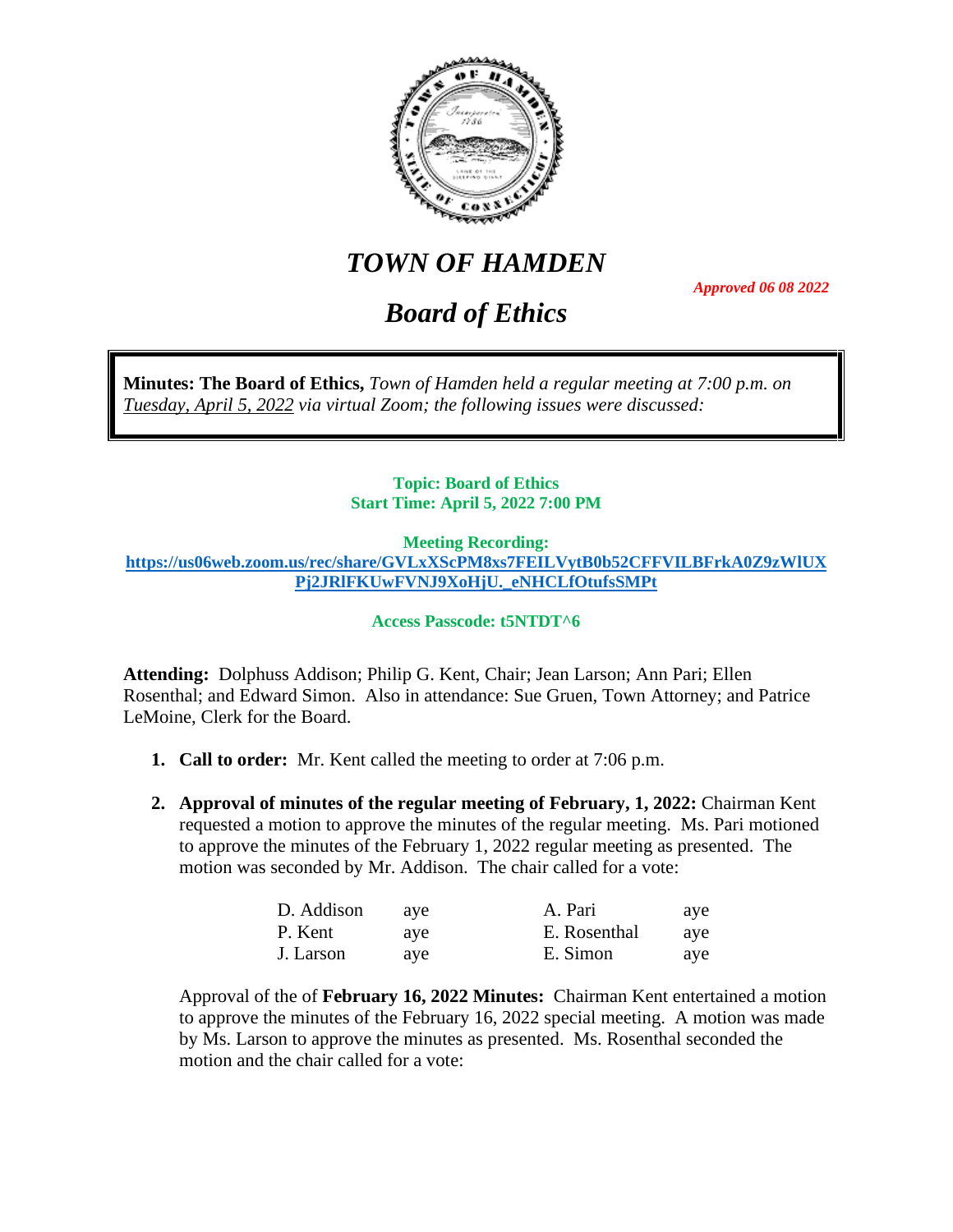| D. Addison | ave | A. Pari      | ave |
|------------|-----|--------------|-----|
| P. Kent    | ave | E. Rosenthal | ave |
| J. Larson  | ave | E. Simon     | ave |

The motion passed unanimously.

Approval of the of **March 10, 2022 Minutes:** Chairman Kent entertained a motion to approve the minutes of the March 10, 2022 special meeting. A motion was made by Ms. Rosenthal to approve the minutes as presented. Mr. Simon seconded the motion and the chair called for a vote:

| D. Addison | ave | A. Pari      | aye |
|------------|-----|--------------|-----|
| P. Kent    | ave | E. Rosenthal | ave |
| J. Larson  | ave | E. Simon     | ave |

The motion passed unanimously.

### **3. Correspondence:** Nothing to present.

#### **4. New Business:**

a. Report and/or discussion regarding advisory opinion/potential complaints (with executive session and/or confidential session, as needed).

**Executive Session:** Mr. Kent requested a motion to go into executive session for the purpose to discuss a response for advisory opinion #2022-1. At 7:15 p.m. Ms. Pari motioned to go into session and was seconded by Ms. Rosenthal. All were in favor, no one opposed. The chair called for a vote:

| D. Addison | ave | A. Pari      | ave |
|------------|-----|--------------|-----|
| P. Kent    | ave | E. Rosenthal | ave |
| J. Larson  | ave | E. Simon     | ave |

The vote passed unanimously. At this time, Ms. LeMoine withdrew from the meeting.

At 7:34 p.m. Mr. Kent, with the members of the Board, Attorney Gruen, and Ms. LeMoine returned to the meeting. Mr. Kent requested a motion to end executive session. Ms. Rosenthal motioned to come out of executive session at 7:34 p.m. and was seconded by Mr. Addison.

The chair called for a vote:

| D. Addison | ave | A. Pari      | aye |
|------------|-----|--------------|-----|
| P. Kent    | ave | E. Rosenthal | ave |
| J. Larson  | ave | E. Simon     | ave |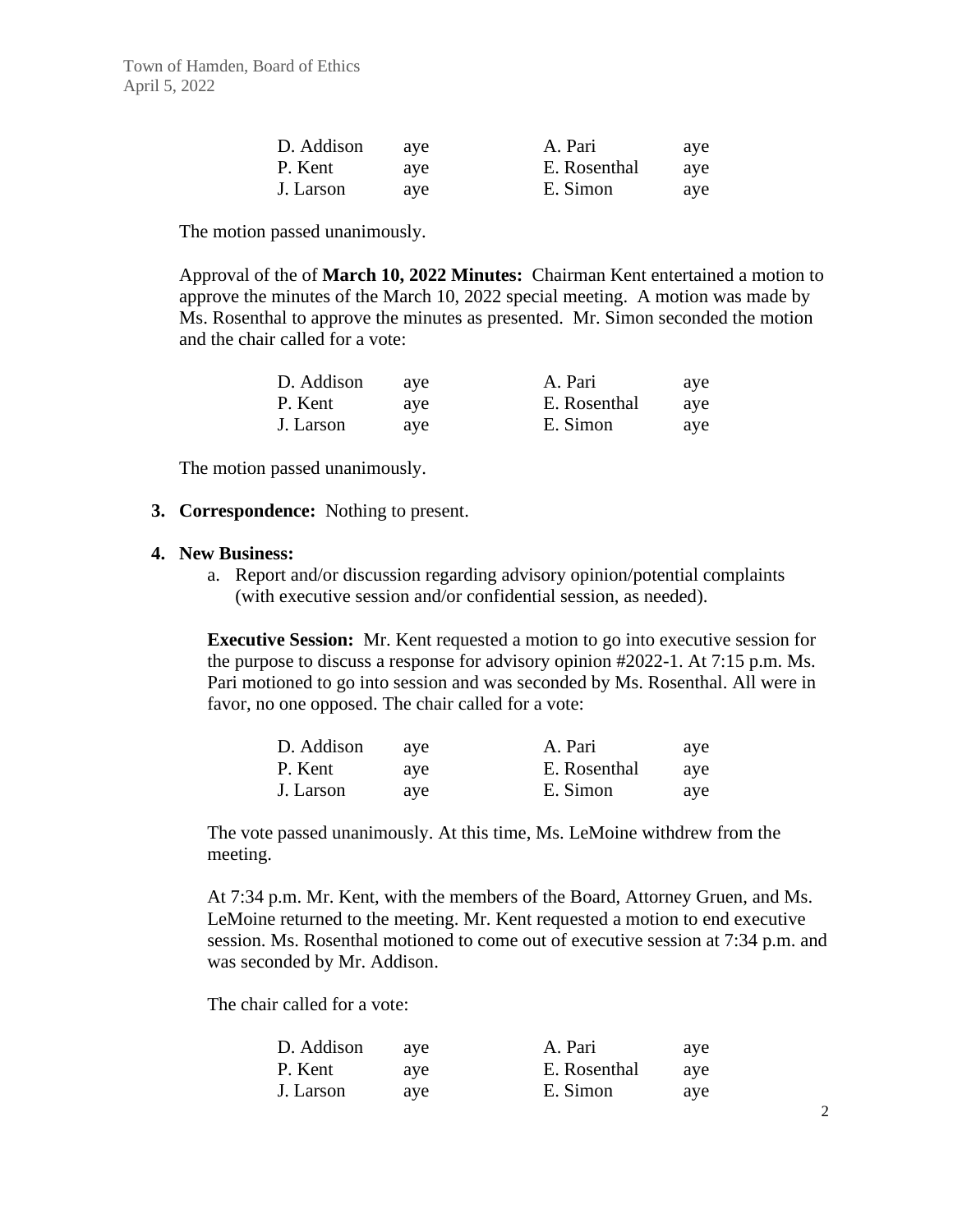The vote passed unanimously.

At this time, The Board requested approval of issuing a resolution for advisory 2022-1, as amended.

**Motion**: Mr. Kent requested a motion to approve the resolution dated April 5, 2022, hereto attached to these minutes (Attachment A). Mr. Simon moved for approval of the following resolution, as amended, and was seconded by Ms. Pari:

Be it **RESOLVED**, having received a written request for an Advisory Opinion (2022-1), and having duly considered the Town Charter (as amended; rev. 2011) and our Code of Ethics, that the Hamden Board of Ethics, under its Rules and Regulations, as amended, adopts by the roll call vote of a quorum of its members the below Advisory Opinion concerning the interpretation of subsection 7-1 J. of the Town Charter.

Mr. Kent, chair of the Board, called for the vote:

| D. Addison | ave | A. Pari      | ave |
|------------|-----|--------------|-----|
| P. Kent    | ave | E. Rosenthal | ave |
| J. Larson  | ave | E. Simon     | ave |

The vote passed unanimously.

As mentioned before, Ms. LeMoine asked if the Board wishes to return to inperson meetings. The Board prefers approaching this subject this May prior to the June regular meeting. In the interim, Ms. LeMoine will reserve a meeting room at Government Center, until a final decision is made this May. Attorney Gruen noted the FOIA is preparing a new ruling for municipalities regarding holding meetings, which will be issued April 30; therefore, the Board should receive an update to the rules for meetings this May.

At 7:41 p.m. Attorney Gruen withdrew from the meeting.

**Confidential Session:** Under the guidelines of the Connecticut General Statutes §1-82a and §7-148h, Mr. Kent requested a motion for the Board go into confidential session.

At 7:41 p.m. Ms. Pari motioned to go into session and was seconded by Mr. Simon. All were in favor, no one opposed. The chair called for a vote:

| D. Addison | ave | A. Pari      | aye |
|------------|-----|--------------|-----|
| P. Kent    | ave | E. Rosenthal | aye |
| J. Larson  | ave | E. Simon     | aye |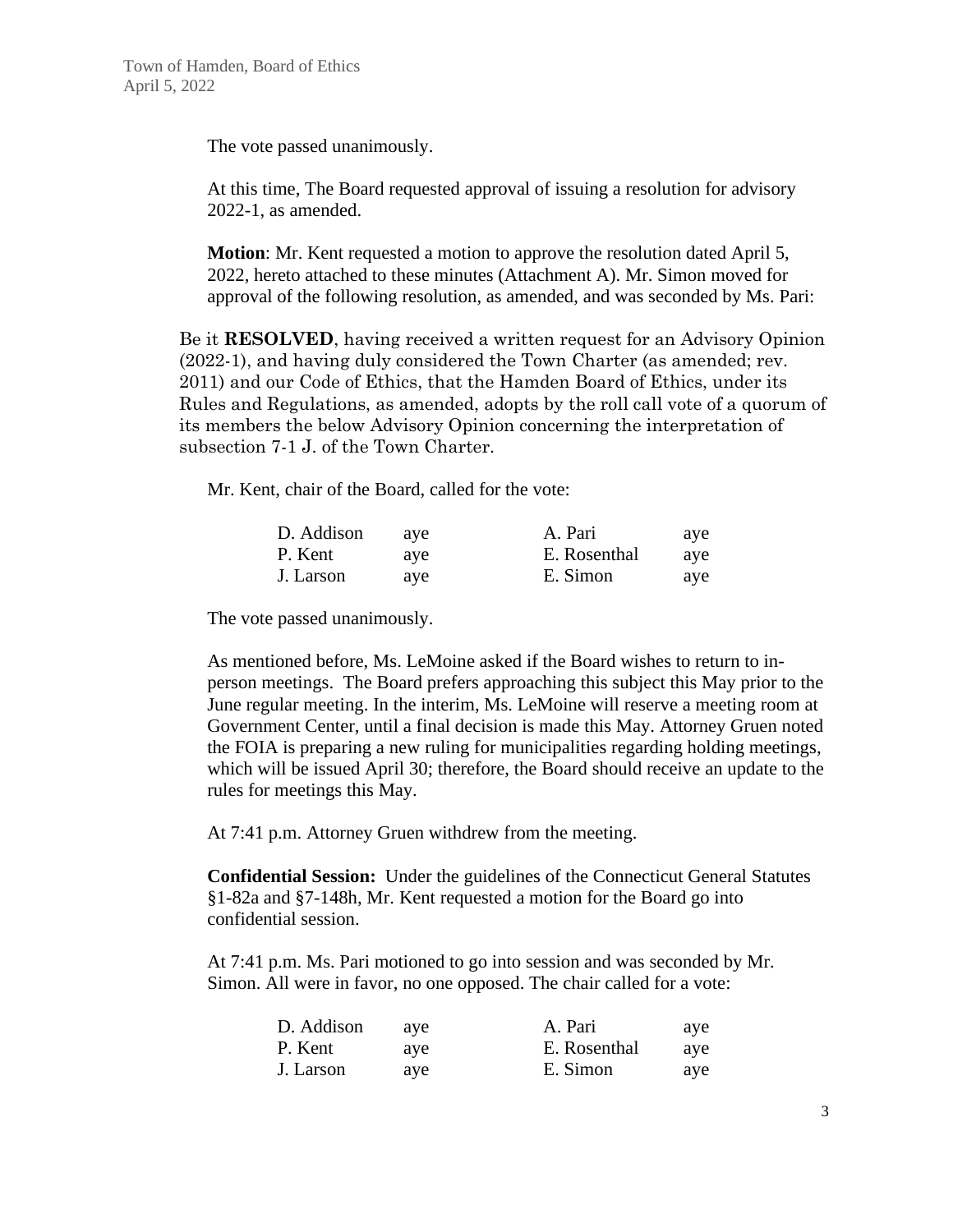The vote passed unanimously. At this time, Ms. LeMoine withdrew from the meeting.

At 7:59 p.m. Mr. Kent with the members of the Board and Ms. LeMoine returned to the meeting. Mr. Kent requested a motion to end confidential session. Ms. Rosenthal motioned to come out of executive session at 7:59 p.m. and was seconded by Ms. Larson.

The chair called for a vote:

| D. Addison | ave | A. Pari      | ave |
|------------|-----|--------------|-----|
| P. Kent    | ave | E. Rosenthal | ave |
| J. Larson  | ave | E. Simon     | ave |

The motion passed unanimously.

- **5.** Old Business:
	- a. As previously discussed, the Board would like to address at the next meeting the forms for advisory opinions and complaints. One form may require a change for confidentiality purposes. The Board will revisit the status of code revisions and form revisions at the June meeting.

The Board will work from the 2014 version of the code of ethics; discuss the forms for filing an advisory opinion or a complaint; follow-up and review any changes; and Attorney Gruen will contact the Board with her findings.

- b. Report on inquiries regarding advisory opinions and/or potential complaints Mr. Kent noted the Board may receive a complaint this month.
- **6. Adjournment:** With no further discussion, Mr. Kent requested a motion to adjourn. At 8:12 p.m. Ms. Rosenthal moved to adjourn, which was seconded by Mr. Simon. All were in favor.

Submitted by:

s/ Patrice A. LeMoine

Clerk for the Board of Ethics

Enclosures: **Attachment A** – Resolution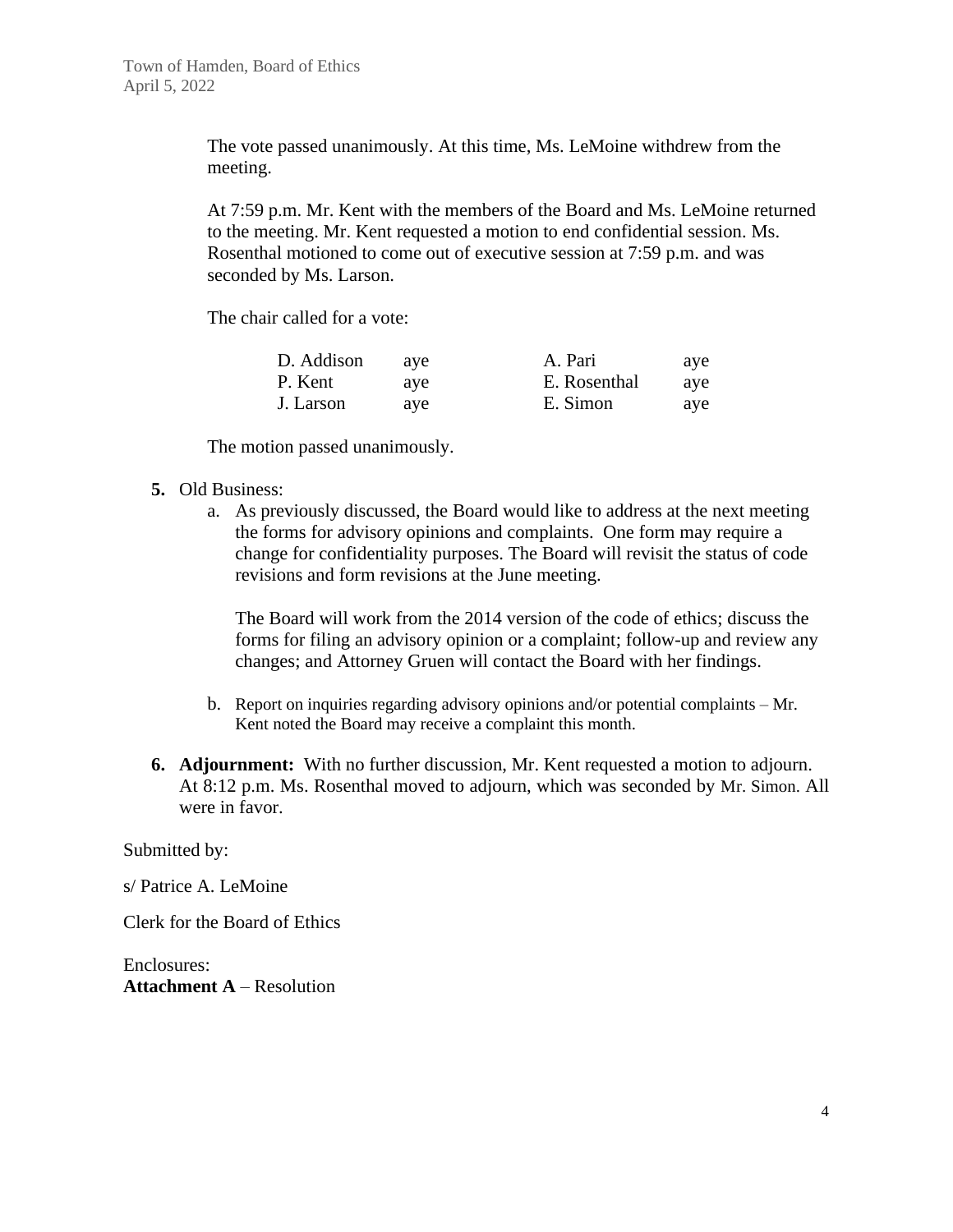#### **Attachment A**

## **Hamden Board of Ethics Formal Advisory Opinion 2022-1**

## **Re Charter Town of Hamden Chapter 7: section 7-1 J.**

(per Board of Ethics Reg. §§ 1.2.1; 3.1.4; and 4.3 (Rev. 2014))

### **RESOLUTION**

Be it **RESOLVED**, having received a written request for an Advisory Opinion, and having duly considered the Town Charter (as amended; rev. 2011) and our Code of Ethics, that the Hamden Board of Ethics, under its Rules and Regulations, as amended, adopts by the roll call vote of a quorum of its members the below Advisory Opinion concerning the interpretation of subsection 7-1 J. of the Town Charter.

Dated April 5, 2022 /s/ Philip G. Kent Philip G. Kent Chair of Hamden Board of Ethics Duly Authorized

## **ADVISORY OPINION 2022-1**

The Hamden Board of Ethics received a written request for an advisory opinion concerning the interpretation of subsection 7-1 J. of the Town Charter in connection with the duties and responsibilities of a certain town employee in relation to the boards and commissions of the Town. In particular, the Assistant Town Planner ("ATP") seeks to clarify the obligations and rights of that position pursuant to subsection 7-1 J. of the Town Charter with respect to "required cooperation" with Town boards and commissions to which the position is assigned and to which the position is not assigned in light of the ATP's perceived and relatively recent changes to the Planning and Zoning Department and the Economic Development Department and in the absence of any attendant changes to the ATP's current job description. The ATP asks numerous questions in the request for an advisory opinion and was interviewed by the Board to gather additional information. It appears clear that the request for an advisory opinion, in some ways at least, seeks answers that are beyond the purview of this Board, and which would be better addressed perhaps to the Town's human resources personnel or pertinent union officials to the extent the ATP so desires. Nonetheless, the Board shall provide at least some guidance as to other aspects of the ATP's request as it pertains to the interpretation of subsection 7- 1 J. of the Town Charter. Thus, while the Board is mindful of the context noted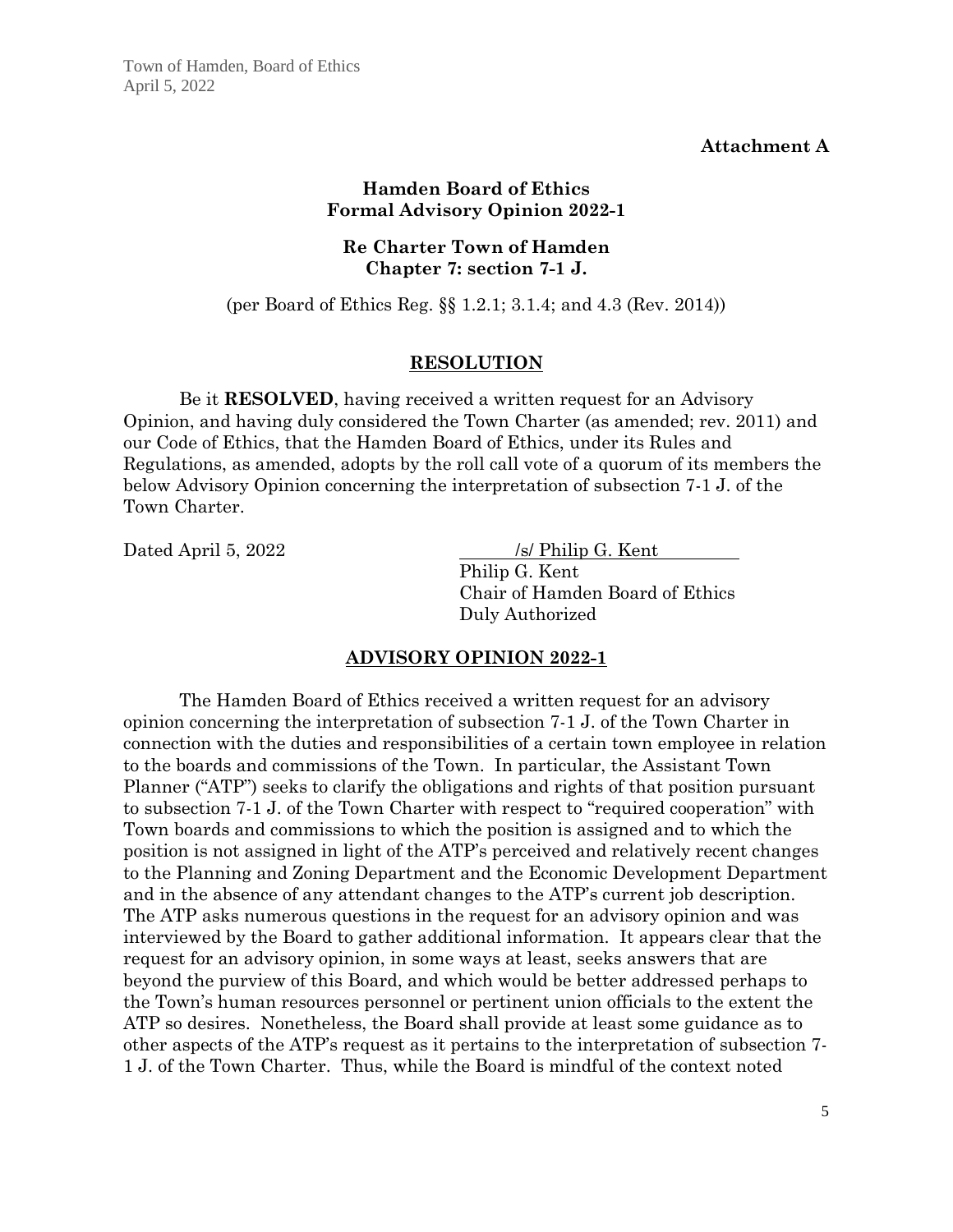above as to the Planning and Zoning Department and the Economic Development Department, it renders this opinion with a view towards general applicability.

To start, we set forth the Charter provision at issue. Subsection 7-1 J. states in full:

"Required Cooperation. Each Official and employee of any Department of the Town shall assist the Boards and Commissions and the pertinent Departments in carrying out the provisions of this section. Furthermore, in the event a Board or Commission is attached to a Department, the Department Head shall cooperate with said Board or Commission in formulating and carrying out the operational and management policies of the Department."

Next, we turn to well-established rules of construction in Connecticut. The fundamental objective of construing a law, statute, charter, or ordinance is to ascertain and give effect to its apparent intent. In other words, we seek to determine, in a reasoned manner, the meaning of the language at issue, including whether the language applies in a given situation. Thus, we consider the text of the provision at issue and its relationship to other provisions. If after examining such text and considering such relationship the meaning is plain and unambiguous and does not yield an absurd or unworkable result, then extratextual evidence is eschewed and is not considered. If there is ambiguity, we look for interpretive guidance in the history behind the provision and the circumstances of its enactment, if available, and to its relationship to existing provisions and common principles governing the same general subject matter. Thus, we favor a rational and sensible result. If two constructions are possible, we would adopt the one that makes the provision effective and workable without leading to difficult and possibly bizarre results.

The ATP first asks what "this section" references in the first sentence of subsection 7-1 J. The term "this section" refers clearly to section 7-1, which itself is entitled "General Requirements for Boards and Commissions," and is broken down into 11 lettered subsections, with additional numbered parts within one subsection. The subsections address a variety of general matters from the creation of boards and commissions, to populating the same, to certain requirements (such as residency or political composition) and restrictions (such as prohibiting compensation or certain "revolving door" appointments). Thus, section 7-1 is itself a section of general applicability to all boards and commissions, except as delineated expressly within its subsections.

The ATP inquires whether the term "pertinent Departments" refers to Boards, Commissions or Departments to which an employee is not assigned if cooperation within the meaning of section 7-1 J. would somehow be detrimental to the policy or operational interests of the Department, Boards of Commissions to which the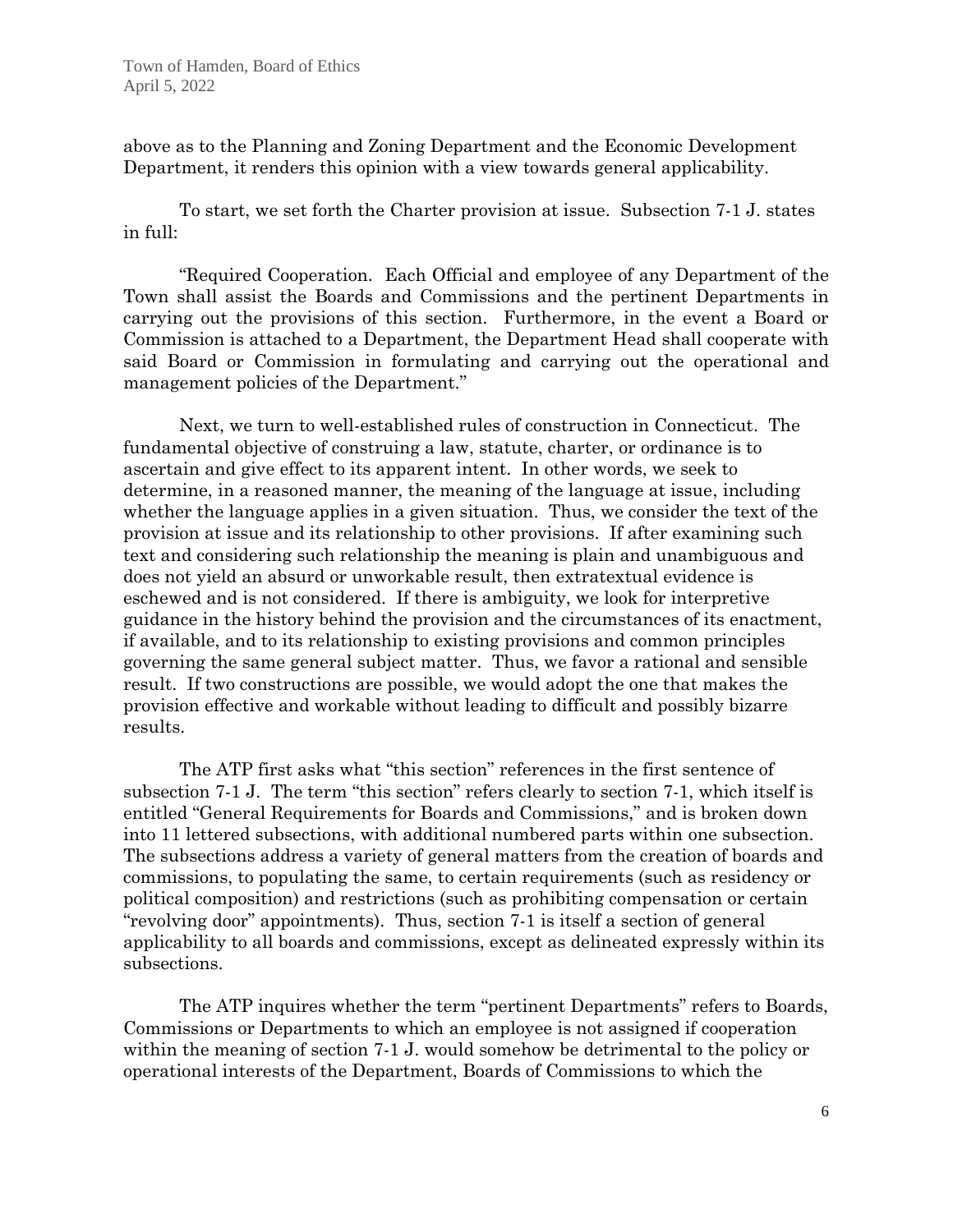employee is assigned. The subsection's first sentence, where the phrase resides, is not concerned specifically with those Boards, Commissions or Departments to which a Town Official or employee is assigned. It references expressly that the official or employee may be a part of "any Department" and shall assist, without any limiting language, the Boards, Commissions or "pertinent Departments" in carrying out the provisions of "this section." In other words, all Town Officials and employees, in whatever Department, are required to cooperate in assisting the various Boards, Commissions and "pertinent" Departments in fulfilling the general requirements set forth in section 7-1. Inherent in this subsection's first sentence is the flexibility to encompass all such Boards, Commissions and Departments of the Town. In sum, as Town Officials and employees, all are obligated to assist each other in the effective and efficient running of the Town. To determine otherwise, especially in the absence of limiting language in the first sentence, is to invite a Charter so bogged down in specific peculiarities of internal governmental workings as to overcome its purpose of setting ground rules for all. Other sections of the Charter become more specific with respect to various Boards, Commissions and Departments.

The ATP then inquires as to whether the word "Furthermore" in the second sentence of the subsection somehow is a "limiting qualifier" with respect to a Department Head's subordinate, or whether it prescribes additional duties for a Department Head alone. The second sentence pertains only to Department Heads and establishes their straightforward duty to cooperate with the Boards or Commissions that may be attached to a given Department Head's Department. This is not to say that an ATP, for example, has no duty to cooperate with Boards or Commissions attached to the ATP's Department or with other Boards or Commissions of the Town in relation to the ATP's job duties simply because the employee is not covered by the meaning of the second sentence. That duty arises in the first sentence of the subsection so there is no need to strain the second sentence to find it. Moreover, it is not this Board's function to opine on how this subsection interacts with the ATP's job description, which itself appears (although we do not opine so) to require expressly not only that the ATP aide the Town Planner but also aide many others in conjunction with the ATP's function.

It is simply beyond the purview of this Board to provide an advisory opinion delineating how the ATP is to perform the duties found in the ATP's job description or whether, in the face of professional complexities that may arise under the current (but potentially temporary) structure of the Planning and Zoning Department and the Economic Development Department, the ATP is required to act or prohibited from acting in a certain manner vis-à-vis the ATP's particular job. The first sentence of subsection 7-1 J. simply is not intended to go farther than mandating cooperation by Town Officials and employees with Boards, Commissions and Departments and the second sentence does not apply to any but Department Heads. What comprises "cooperation" with a given Board, Commission or Department is not intended to be delineated so precisely by this subsection of the Charter as the ATP desires. As